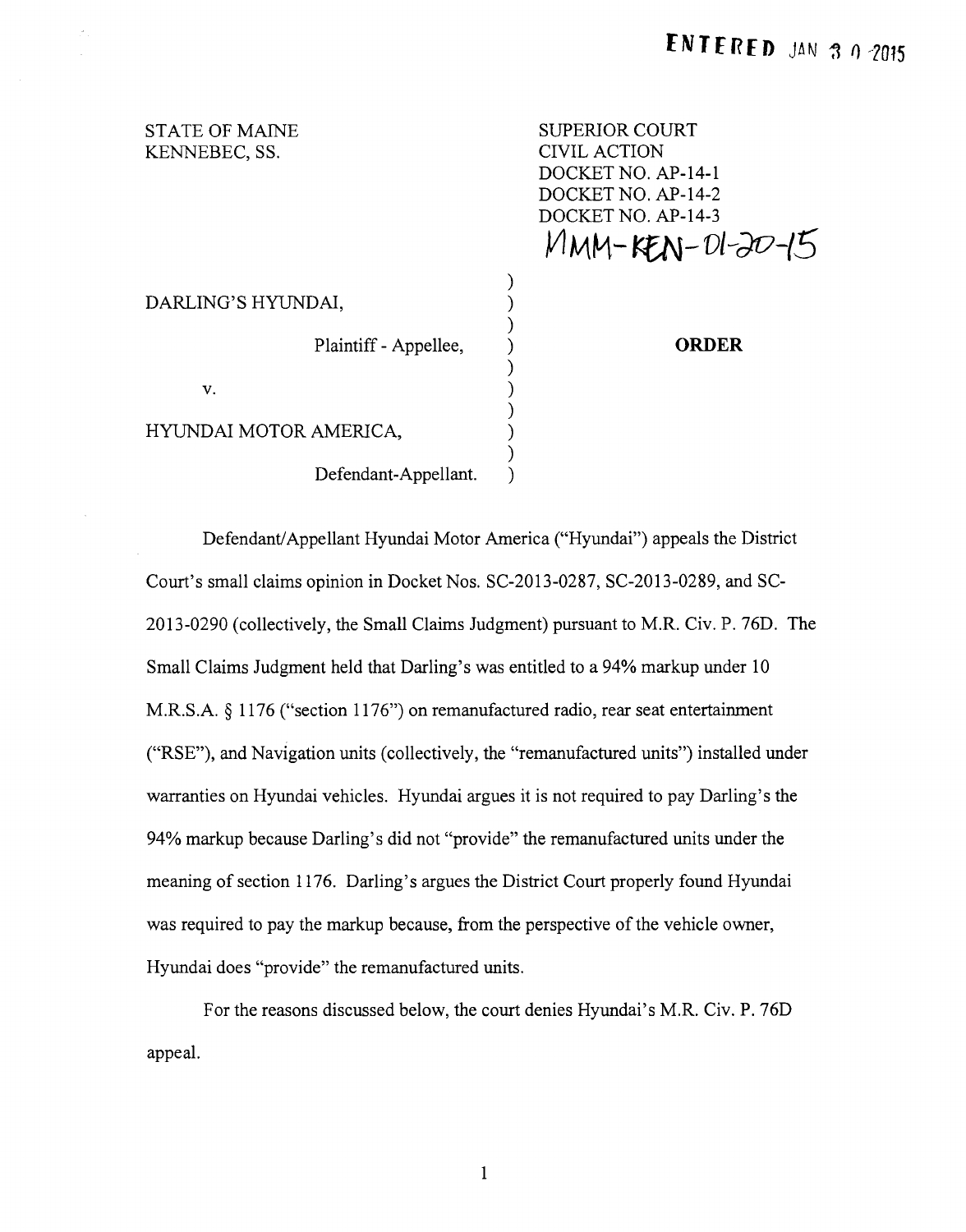#### **I. Background**

Darling's is an automobile dealer/franchisee of Hyundai, the manufacturer/franchisor. Darling's is contractually required to perform warranty repairs on Hyundai vehicles at no cost to the customer. Darling's filed four small claims actions in the Augusta District Court in May of 2013 regarding warranty repairs. The District Court ruled in favor of Darling's and Hyundai appealed the judgment on three of the four claims.

In the three claims at issue, Darling's performed repairs on Hyundai vehicles covered by Hyundai's express warranty at no charge to the customers. Pursuant to the parties' agreement, as embodied by the 2013 Hyundai Warranty Policy and Procedure's Manual ("Warranty Manual"), Hyundai reimburses Darling's for labor costs and for the Hyundai parts used in warranty repairs.

Section 5.1 of the Warranty Manual provides that Hyundai will reimburse Darling's for the costs of the parts by paying the dealer net price plus an additional parts handling allowance based on the dealer net price. Hyundai utilizes a 40% markup on the dealer net price as the "parts handling allowance" for nearly all of its dealers in the country. Maine dealers, however, are afforded a different parts handling allowance per Maine law. Specifically, section 1176 requires the manufacturer to reimburse the dealer for any parts provided at "the retail rate customarily charged by that [dealer] for the same parts when not provided in satisfaction of a warranty ... " 10 M.R.S.A. § 1176. The "retail rate" is the price that a dealer would "customarily" charge a nonwarranty customer for that same part. *See Darling's v. Ford Motor Co.*, 1998 ME 232, ¶18, 719 A.2d 111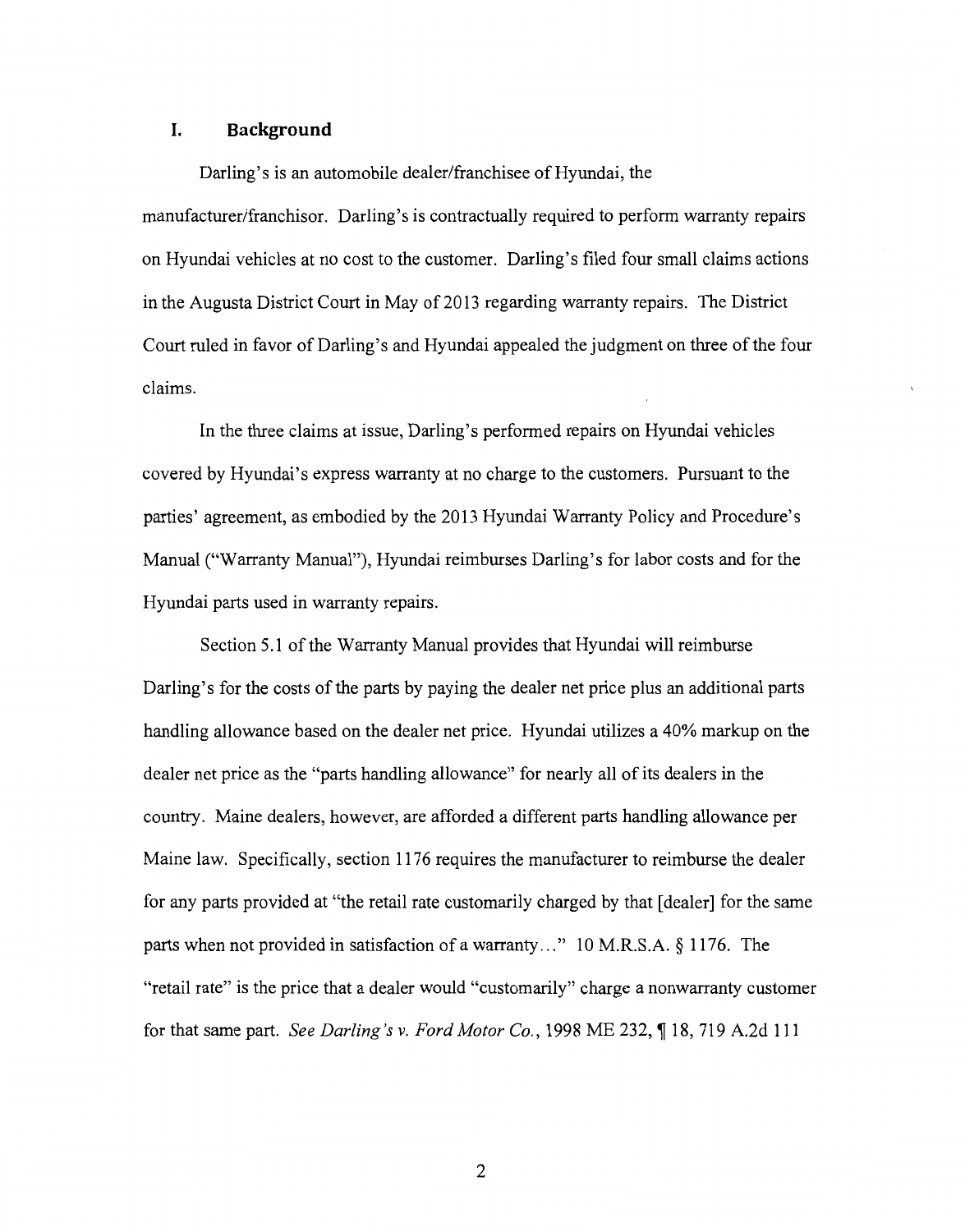(hereinafter *"Ford Motor Co. 1998").* 1 Here, the parties stipulated that the "retail rate," or the average percentage markup, to be applied to all parts used by Darling's in warranty repairs is 94%. Accordingly, each time Darling's performs a warranty repair, it receives a reimbursement including both the dealer net price and the 94% markup from Hyundai.

In the three cases at issue, Darling's performed repairs in which the remanufactured units were installed under warranty. The repairs at issue are governed by section 5.6 of the Warranty Manual, which explains that, unlike most other parts, Darling's is not required to keep a supply of new radio, RSE, or navigation units. Instead, Darling's must replace these defective parts with the remanufactured units that are stocked by a parts distribution center. When Darling's orders and receives a remanufactured unit, Hyundai invoices Darling's for the remanufactured dealer net price. After Darling's installs the remanufactured unit, it must mail the defective unit back to Hyundai to receive a credit in an amount equal to the price for which it was invoiced.

The question at issue is whether Section 1176 requires Hyundai to pay the 94% markup in addition to the dealer net price for the remanufactured units.

#### A. Summary of the Small Claims Judgment

The District Court determined that Hyundai was required to pay Darling's the 94% markup on the remanufactured units. Small Claims Judgment, 2-4. It explained that while Darling's is not permitted to stock new radio, RSE, or navigation systems for warranty repairs, Hyundai does require Darling's to perform those warranty repairs using remanufactured parts. *!d.* at 3. From this, the District Court explained that viewed from

<sup>1</sup> Section 1176 offers further details regarding how this rate is determined that are not pertinent to resolving the present dispute.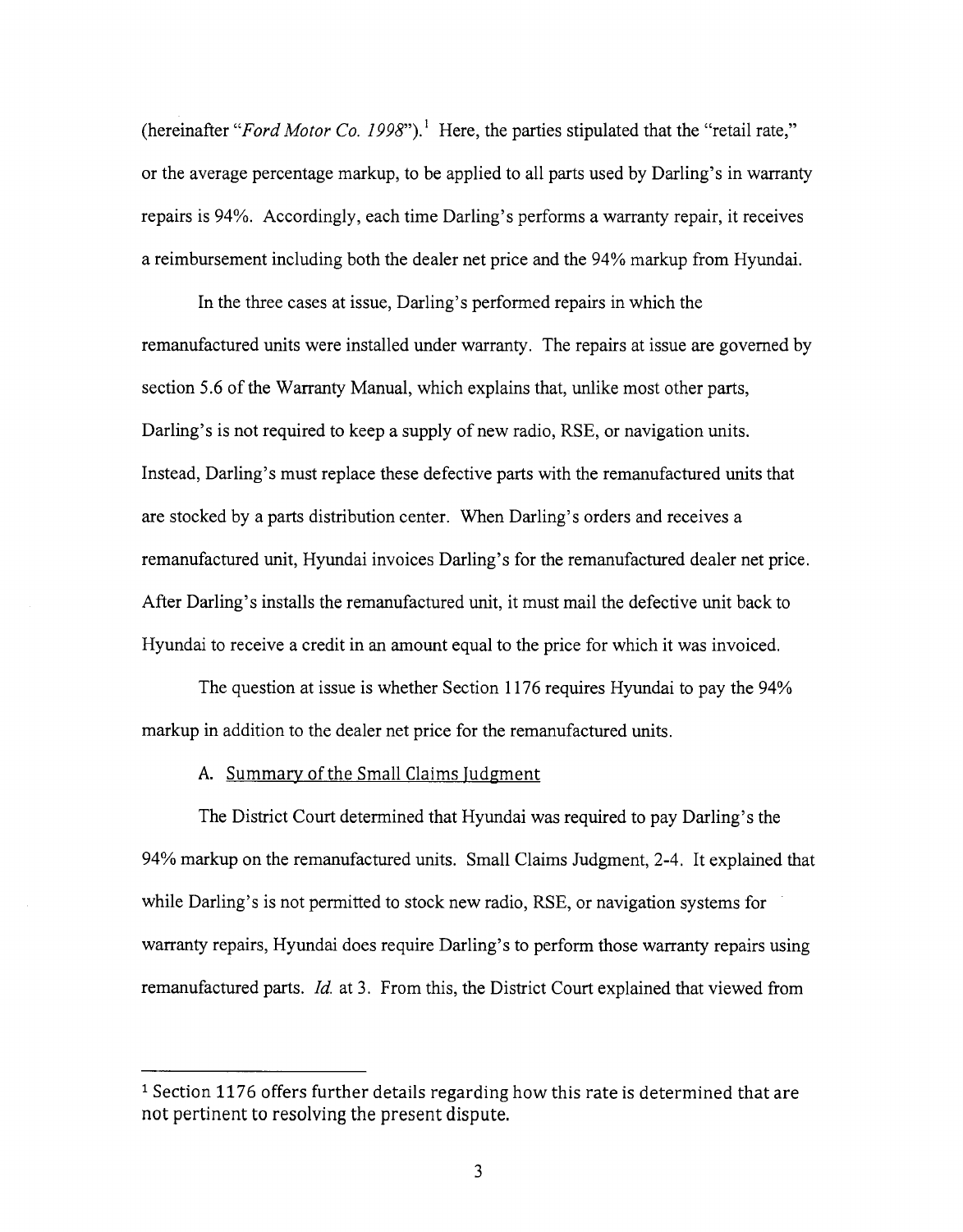the vehicle owner's perspective, Darling's has "provided" the remanufactured unit as part of the warranty process. *!d.* 

Furthermore, the District Court explained that the Law Court rejected a construction of section 1176 similar to the one proffered by Hyundai in *Ford Motor Co. 1998.* In that case, the manufacturer argued that section 1176 did not cover, and that markup payments were not owed for, "sublet repairs," i.e. repairs that "occur when the dealer must make a repair, but cannot provide the specialized labor or materials required to make the repair." *Id.* (quoting *Ford Motor Co. 1998,* 1998 ME 232, 120, 219 A.2d 111). The dealer must instead hire a subcontractor to make the repair. *!d.* The Law Court rejected the manufacturer's argument that the dealer was not "providing" the labor or parts involved in the sublet repairs as the term is used in section 1176 explaining:

> We determine that section 1176 includes reimbursement for sublet repairs. The statute governs reimbursement of all repairs in which a manufacturer "requires or permits a motor vehicle franchisee to perform labor or provide parts in satisfaction of a warranty..." 10 M.R.S.A. § 117 (1997). Since section 1176 applies to all warranty repairs, it applies to warranty repairs accepted by dealers who lack the ability to make all repairs on their premises, as well as to the dealers who have the ability to make all repairs on their premises.

*Id.* (quoting *Ford Motor Co. 1998,* 1998 ME 232, 121, 219 A.2d 111. Accordingly, the District Court held that section 1176 applies to warranty repairs involving Hyundai remanufactured units. Small Claims Judgment, 3.

## **II. Discussion**

Pursuant to M.R. Civ. P. 76D, Hyundai only appeals questions of law, specifically the District Court's interpretation of section 1176. Section 1176 provides, in pertinent part: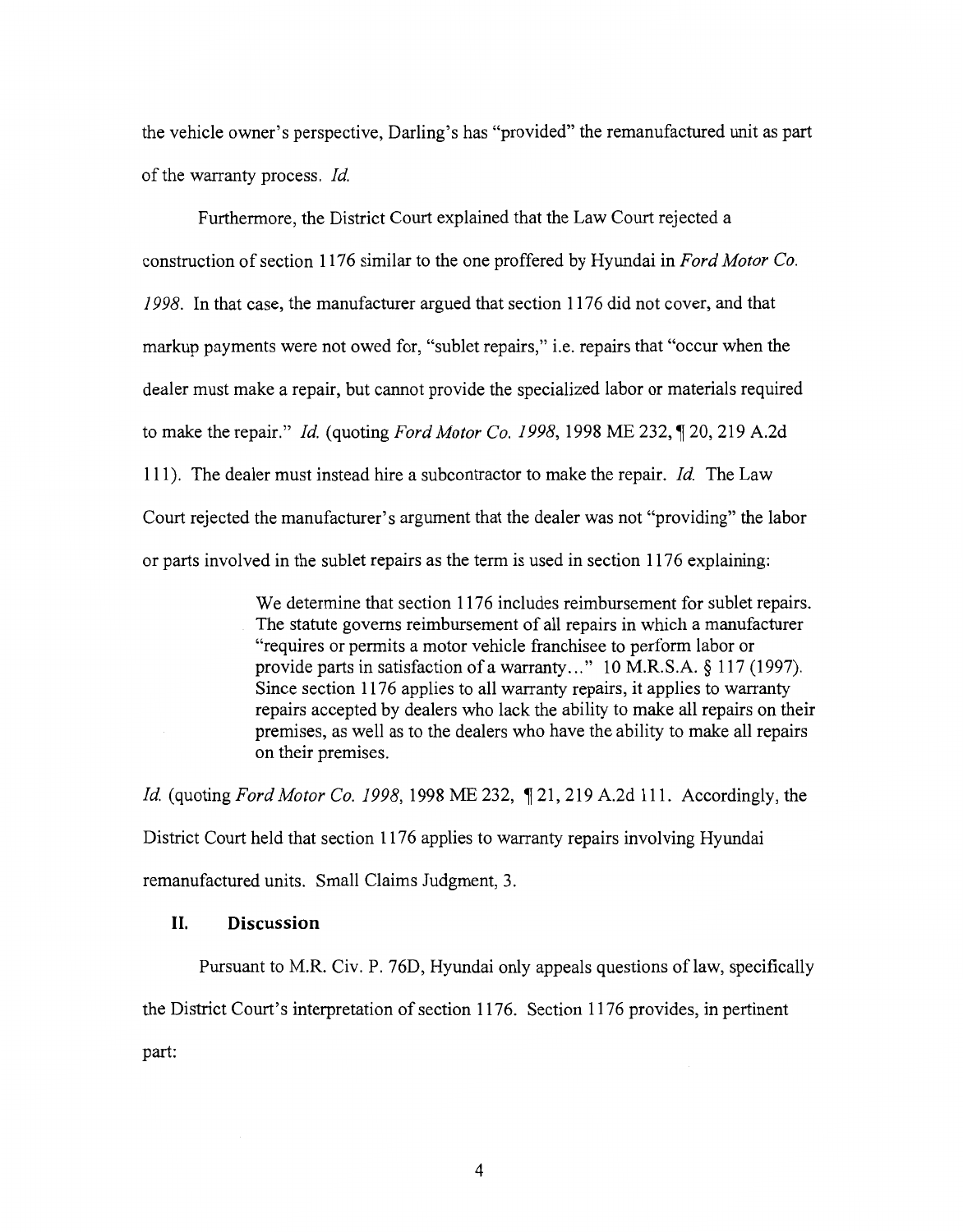If a motor vehicle franchisor requires or permits a motor vehicle franchisee to perform labor or provide parts in satisfaction of a warranty created by the franchisor, the franchisor ... shall reimburse the franchisee for any parts so provided at the retail rate customarily charged by that franchisee for the same parts when not provided in satisfaction of a warranty.

### 10 M.R.S.A. *§* 1176 (emphasis added).

Issues of statutory interpretation are reviewed de novo. *Ford Motor Co. v. Darling's, 2014 ME 7,* 15, 86 A.3d 35. The primary purpose in statutory interpretation is to give effect to the intent of the Legislature. *Central Maine Power Co. v. Devereux Marine, Inc.,* 2013 ME 37, 18, 68 A.3d 1262. Courts examine the plain meaning of statutory language seeking to give effect to the legislature's intent and will construe statutory language to avoid absurd, illogical, or inconsistent results. *!d.* Courts also construe the whole statutory scheme of which the section at issue forms a part so that a harmonious result, presumably the intent of the Legislature, may be achieved. *!d.* All words in a statute are given meaning, and no words are treated as surplusage if they can be reasonably construed. *!d.* Any findings of fact by the District Court will not be set aside unless clearly erroneous. M.R. Civ. P. 76D.

In support of its appeal, Hyundai raises the following arguments: 1) Section 1176 does not require Hyundai to pay Darling's the 94% markup for the remanufactured units at issue; 2) The Small Claims Judgment's interpretation of section 1176 impermissibly abrogates the parties agreement that Hyundai is the exclusive provider of the remanufactured radios; and 3) The Smalls Claims Judgment's interpretation of section 1176 impermissibly conflicts with other laws.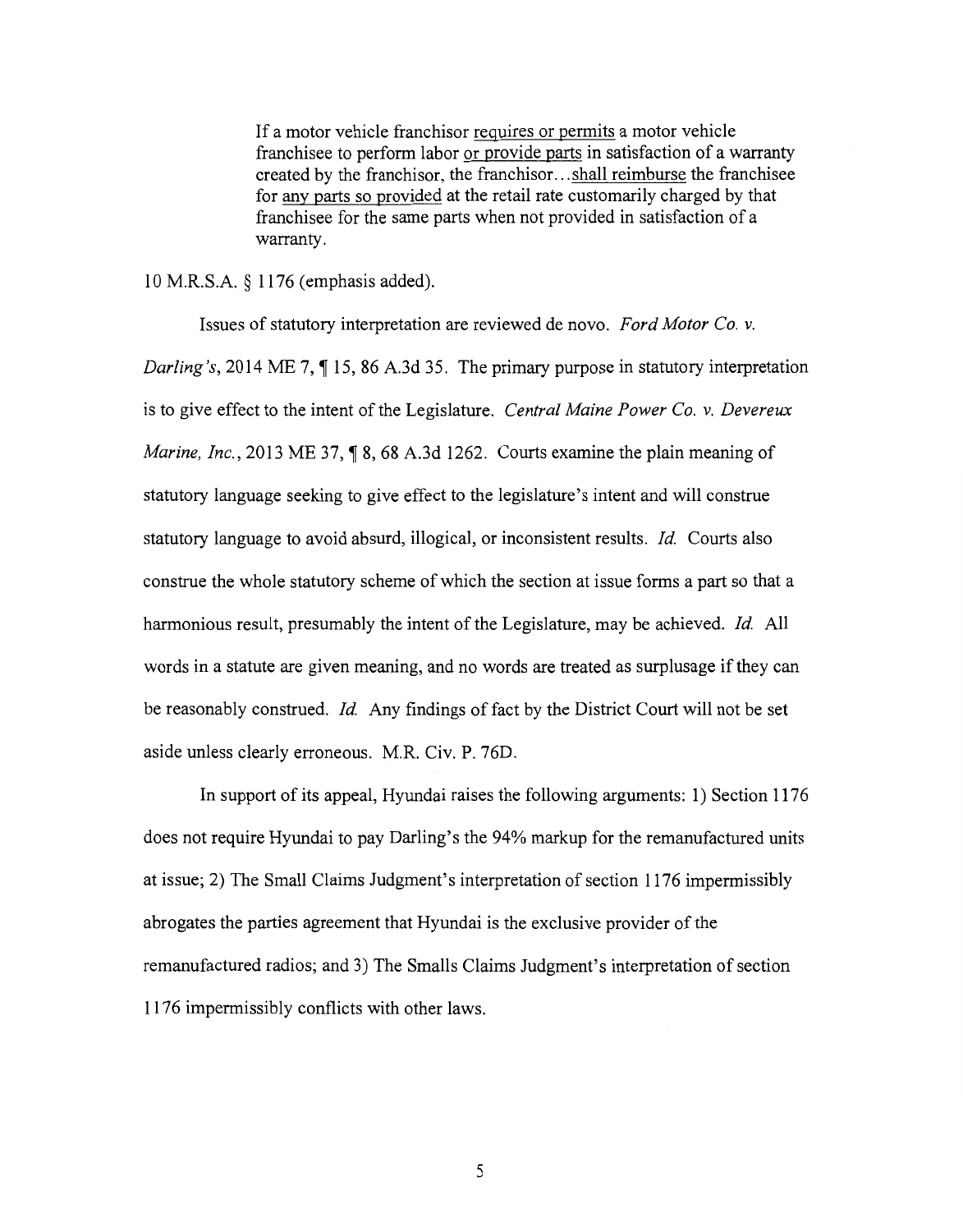## A. Whether Section 1176 Requires Hyundai to "Reimburse" Darling's for the Remanufactured Units at Issue

Hyundai raises four arguments in support of its position that section 1176 does not require Hyundai to pay Darling's the 94% markup on the remanufactured units. First, Hyundai argues that because the parties agreed Hyundai, not Darling's, would provide all of the remanufactured units to Darling's, the remanufactured units are not within the scope of section 1176. In particular, Hyundai points to section  $5.6.1$  of the  $2013$ Warranty Policy, which states that the Hyundai Parts Distribution Center "will stock and ship all remanufactured radio/RSE/Navigation units," that upon shipping the part, Hyundai would "invoice the Dealer at the remanufactured dealer net price," and that "[t]he price of the unit will match the price of the credit processed for the returned inoperative (core) unit." Hyundai further argues that treating the remanufactured units as outside the scope of section 1176 would not have adverse effects because the remanufactured units are a narrow subset the parties agreed to treat differently by contract. Indeed, unlike typical warranty repairs, where a dealer provides parts from its own inventory, section 5.6 states that Darling's is not allowed to stock the remanufactured parts. Instead, Hyundai provides those parts.

Second, Hyundai argues that there is no basis for Darling's claim that it is entitled to "reimbursement" because Hyundai promptly credited Darling's the full amounts for the warranty repair parts. As such, Hyundai argues that if Darling's paid nothing for the parts, there is nothing for Hyundai to reimburse and nothing on which to base a markup.

Third, Hyundai argues that *Ford Motor Co. 1998,* upon which the Small Claims Judgment relied, is inapplicable. Hyundai argues that in *Ford Motor Co. 1998,* it was undisputed that the dealer was permitted to perform labor for the warranty repair at issue,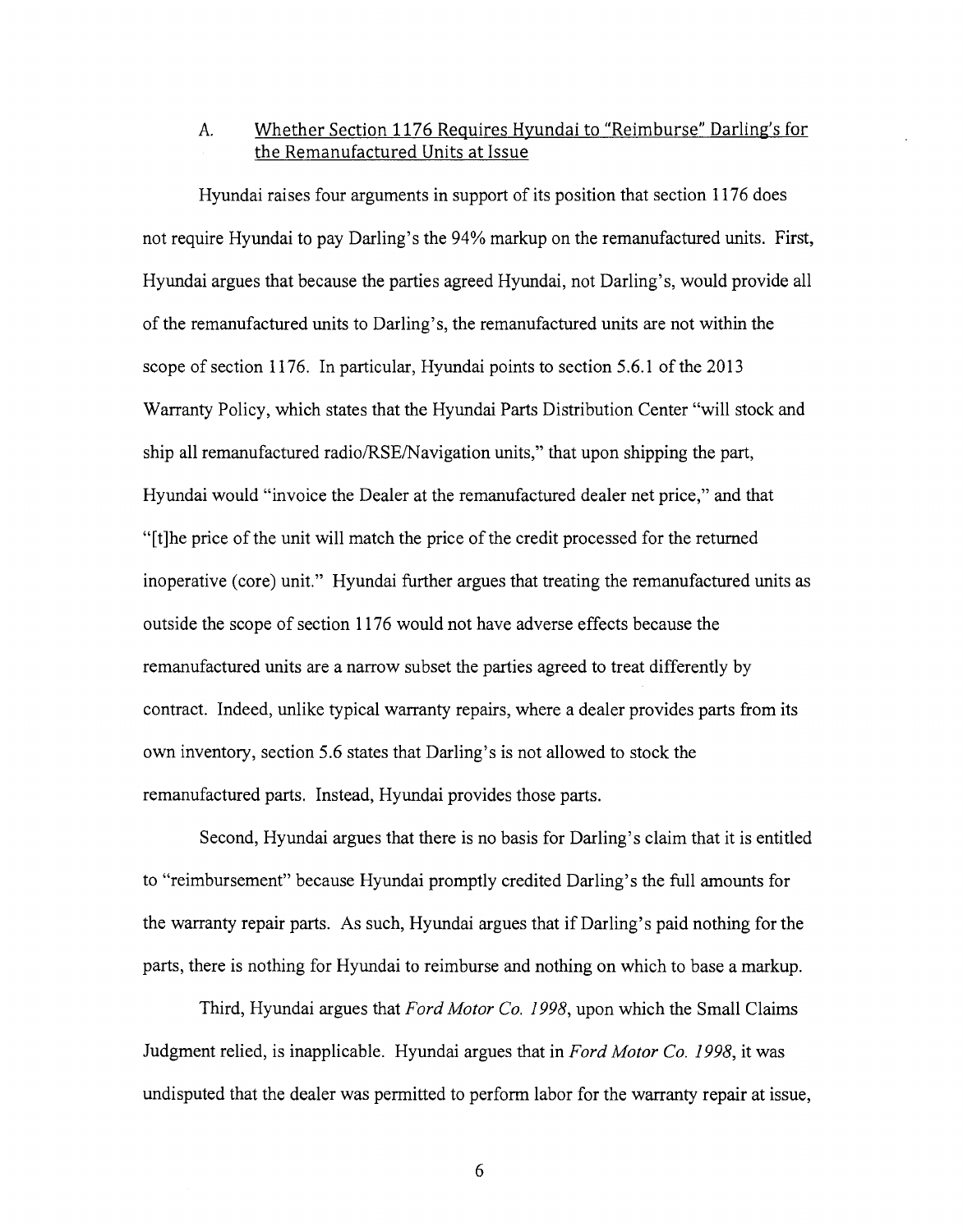and the only question was whether the dealer was entitled to recover the statutory markup on charges for labor performed by a subcontractor to whom the dealer sublet the repair work. Unlike *Ford Motor Co. 1998,* Darling's was neither required nor permitted to provide the remanufactured units for warranty repairs in this case. In fact, Hyundai argues, the agreement between the parties explicitly provided that Hyundai would provide the warranty repair parts, not Darling's.

Fourth, Hyundai takes issue with the District Court's finding that viewed from the perspective of the vehicle owner, Darling's has "provided" the remanufactured radio unit as part of the warranty repair process. Hyundai argues that the statute does not require that the transaction be viewed from the vehicle owner's perspective. Instead, the question is whether the dealer "provided the parts."

Here, the District Court did not err in determining that section 1176 requires Hyundai to pay Darling's the 94% markup on the remanufactured units. Although section 1176 contains ambiguity regarding the term "provide," the remanufactured units are not sufficiently distinct from "typical" parts that indisputably warrant the 94% markup. As noted, Hyundai attempts to distinguish the remanufactured units from "typical parts," which it agrees Darling's "provides," based on the fact that Darling's is expressly prohibited from stocking the remanufactured units for warranty repair. Warranty Manual, § 5.6.1. As a result, Darling's does not have to set aside warehouse space, maintain an inventory, or otherwise incur overhead costs for the remanufactured units. However, it is undisputed that Darling's orders the remanufactured units in the same manner it orders "typical" parts. In addition, Hyundai ultimately provides all of the parts used by Darling's in warranty repairs pursuant to the parties' agreement. *See*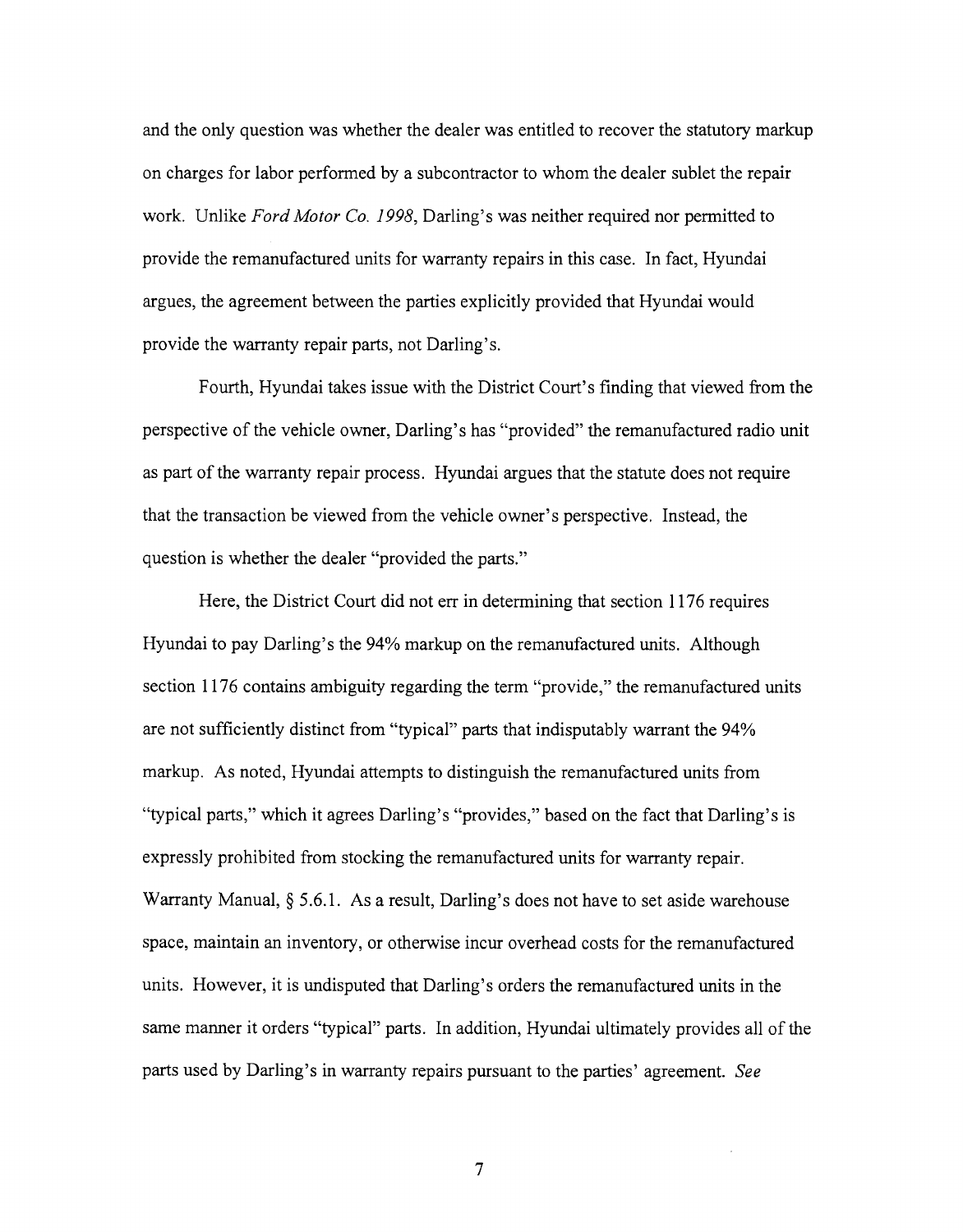Warranty Manual, 1.0 (A.). Boiled down, the primary distinction between the remanufactured units and "typical" parts is that Darling's does not keep the remanufactured units stocked at its dealerships. This distinction does not warrant different treatment under section 1176.

This interpretation is supported by the Law Court's opinion *Ford Motor Co. 1998,*  which adopted a broad construction of section 1176. As discussed above, *Ford Motor Co. 1998* determined that sublet repairs should not be treated differently under section 1176 just because the dealer lacks the ability to make all repairs on their premises. 1998 ME 232, 121, 219 A.2d 111. While *Ford Motor Co. 1998* did turn in part on the fact that it would treat dealers differently based on their ability to handle different repairs on premises, it also rejected a carve-out to the scope of section 1176 and put forth the broad statement that section 1176 "applies to all warranty repairs[.]" *!d.* Accordingly, *Ford Motor Co. 1998* supports rejecting the distinction Hyundai wishes to draw between remanufactured units and "typical" parts under section 1176.

Furthermore, the legislative intent behind the Business Practices Between Motor Vehicle Manufacturers, Distributors and Dealers Act ("Dealers Act"), under which section 1176 was enacted, provides additional support for the broader interpretation of section 1176 adopted by the Small Claims Judgment. The Legislature enacted the Dealers Act due to a disparity in bargaining power between manufacturers and dealers. *Acadia Motors, Inc. v. Ford Motor Co.,* 844 F.Supp. 819, 827-28 (D. Me. 1994); *a.ff'd in part, rev'd in part on other grounds,* 44 F.3d 1050 (1st Cir. 1995). In particular, the Legislature wanted to prevent manufacturers, "unwilling to pay the fair and full price for repairs made necessary when their automobiles failed to meet warranty standards," from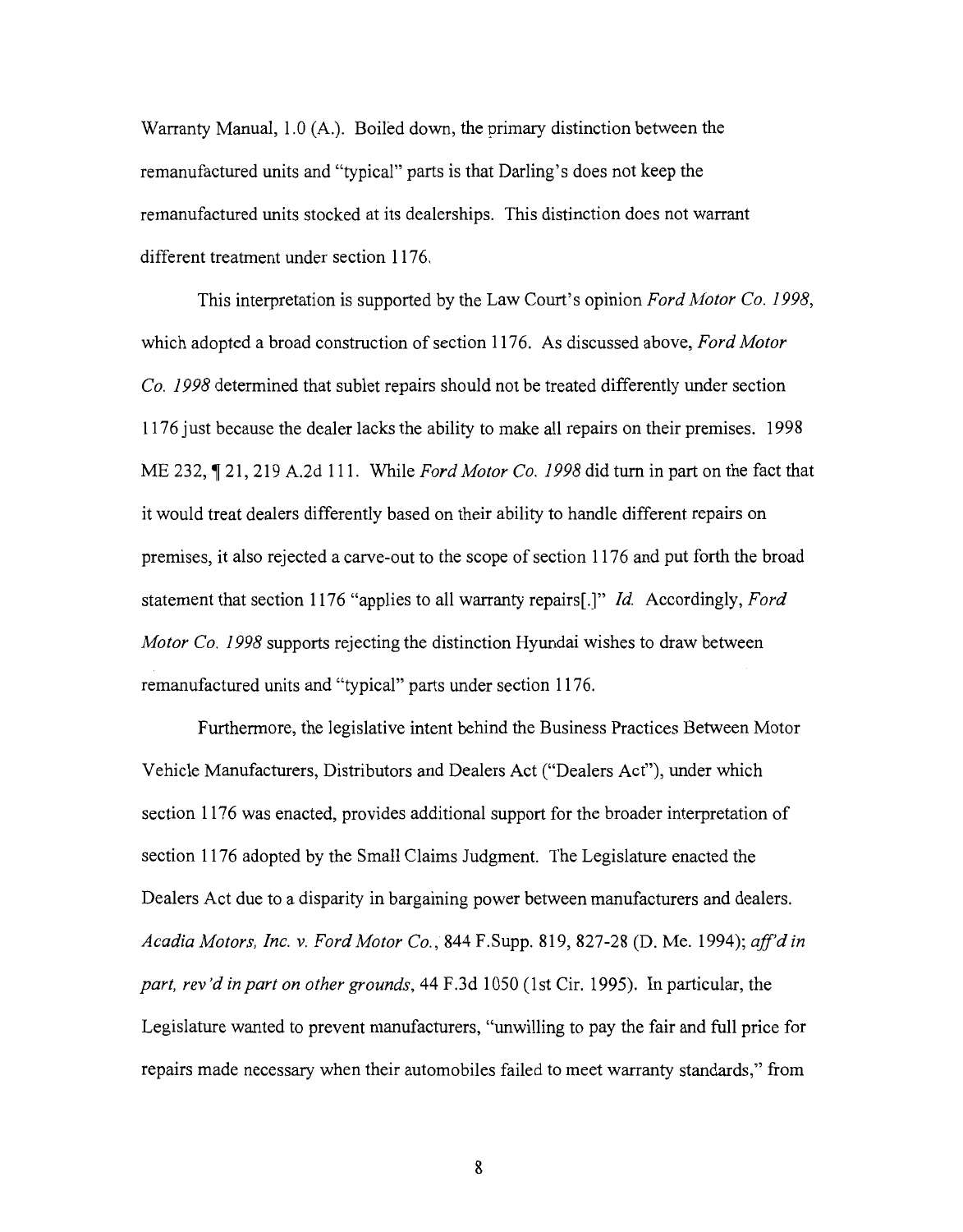forcing dealers to shift costs of performing warranty work to nonwarranty customers. */d.*  (quoting Me. L.D. 1878, 109th Leg., 2d Sess. (Statement of Fact). Accordingly, interpreting section 1176 in a broader fashion, to cover the remanufactured units, is consistent with the Legislature's concern for protecting dealers. *See id.* 

Hyundai's additional arguments lack merit. In particular, Hyundai's claim that Darling's has no basis for "reimbursement" because Hyundai promptly credited Darling's the full amount for the part and that if Darling's paid nothing for the parts, there is nothing to reimburse must fail because it ignores the fact that Darling's *did* pay for the remanufactured units. The fact that Hyundai promptly reimbursed Darling's for the payment does not change this fact or somehow exempt it from paying Darling's the full amount of the payment due, i.e. the 94% markup.

Finally, Hyundai's attack on the Small Claims Judgment for basing its holding in part on how the vehicle owner would view the warranty repairs, does not change the outcome of this case. While the court agrees section 1176 does not mandate that the transaction be viewed from the perspective of the vehicle's owner, this does not mean section 1176 does not apply to the remanufactured units. As discussed above, the plain language of the statute combined with the fact that there is no meaningful difference between the remanufactured units and "typical" parts, the Law Court's interpretation of section 1176 in *Ford Motor Co. 1998,* and the legislative intent behind the Dealers Act demonstrate that the remanufactured units are subject to section 1176 and that the Small Claims Judgment reached the right result.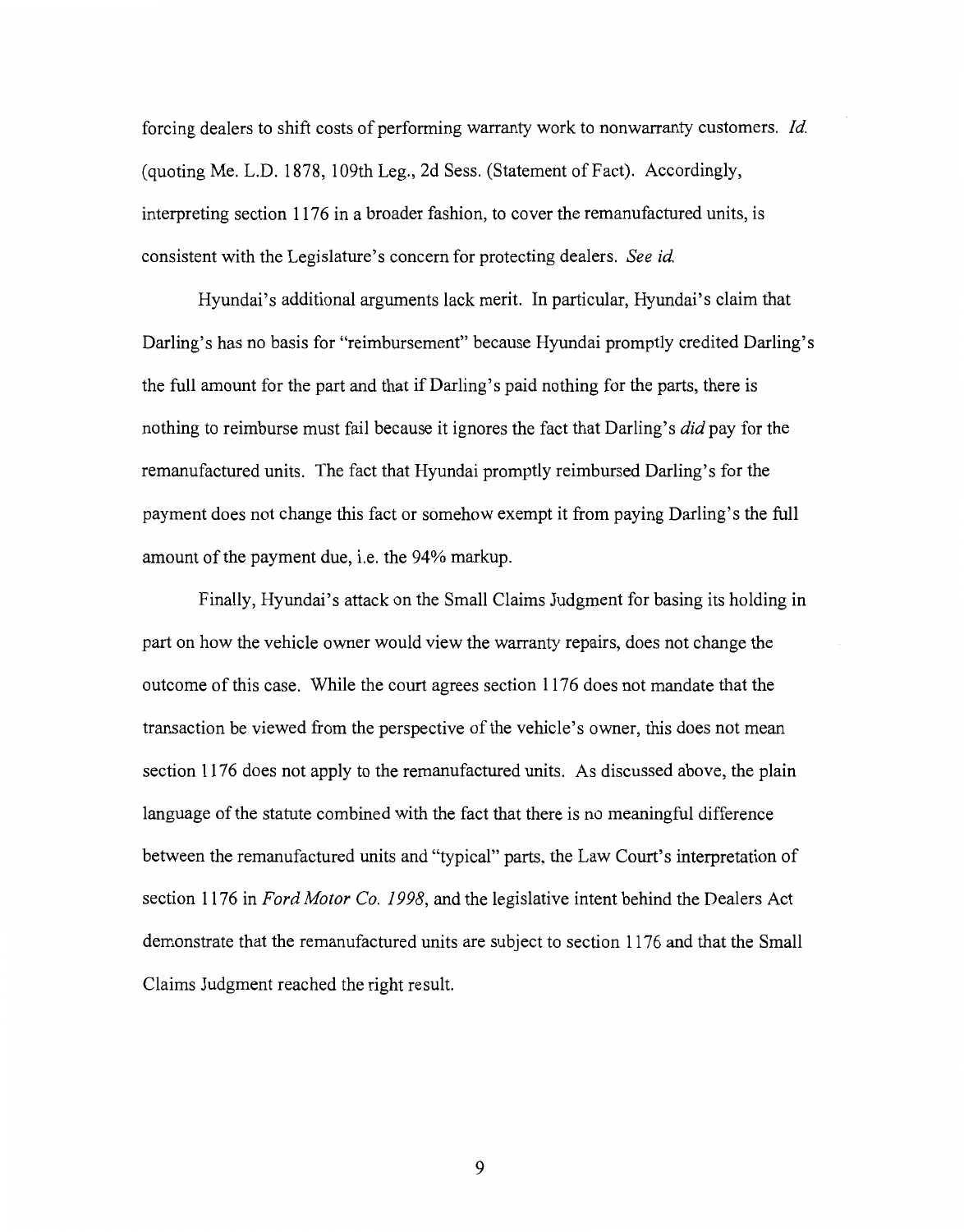B. Whether the District *Court's* Interpretation of Section 1176 Impermissibly Abrogates the Parties' Agreement that Hyundai is the Exclusive Provider of the Remanufactured Radios

Hyundai argues section 1176 does not bar the parties from agreeing that certain parts can be provided by the manufacturer instead of the dealer. Indeed, the statute only requires a manufacturer to reimburse a dealer for parts the dealer is "required" or "permitted" to "provide" for warranty repair. Hyundai argues, as discussed above, that the parties agreed Hyundai would provide the remanufactured units, not Darling's. From this premise, Hyundai cites to case law arguing that absent a clear mandate from the legislature, the court should not interfere with the private agreement of parties. *See General Motors Corp. v. Darling's,* 444 F.3d 98, 109 (1st Cir. 2006).

Hyundai further argues that if the legislature had intended to require manufacturers to pay a markup on parts they provide at no charge, it could have done so, as evidenced by statutes doing precisely that in other jurisdictions. *See* Fla. Stat. § 320.696(3)(c) ("If a licensee furnishes a part or component to a [dealer] at no cost to use in performing repairs under a ... warranty repair, the licensee shall compensate the dealer for the part or component in the same manner as warranty parts compensation under this subsection, less the dealer cost for the part"); Va. Code. Ann.  $\S$  46.2-1571(5) ("If a manufacturer... furnishes a part to a dealer at no cost for use by the dealer in performing work for which the manufacturer... is required to compensate the dealer under this section, the manufacturer... shall compensate the dealer for the part in the same manner as warranty parts compensation"). Therefore, Hyundai argues the Small Claims Judgment's interpretation of section 1176 effectively reads this provision into statute, even though the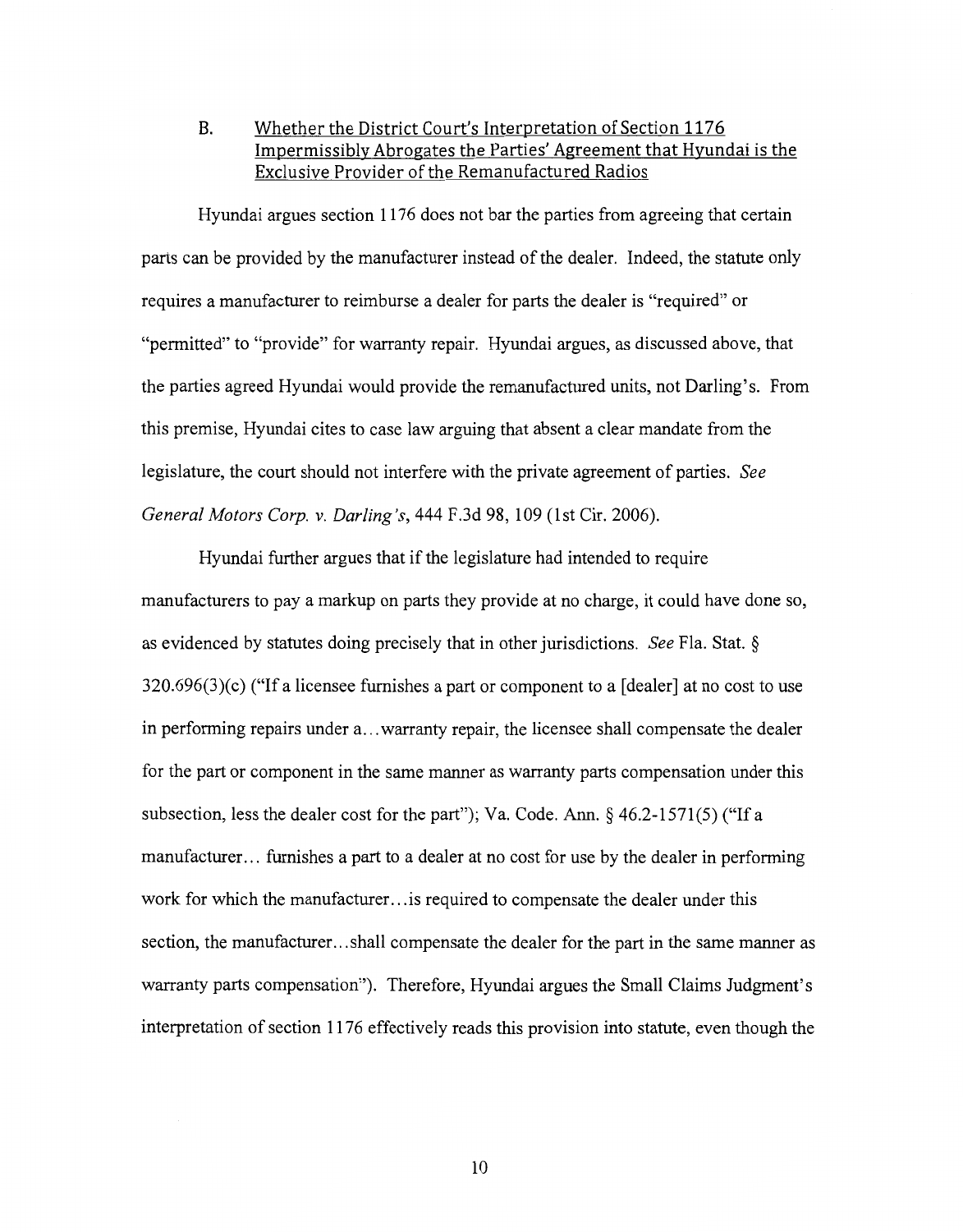Legislature has not taken any action to indicate it intended to "interfere with the bargains that have been struck" between manufacturers and dealers.

Hyundai's claim that section 1174 would interfere with Hyundai's contract with Darling's is premised on the notion that Hyundai, not Darling's, provided the remanufactured units under section 1176. As discussed in section II, A, *supra,* however, this argument is without merit. For purposes of section 1176, Darling's "provided" the remanufactured units. Similarly, Hyundai's argument that the Legislature would have explicitly required manufacturers to pay a markup on parts they provided at no charge is based on the premise that Hyundai provided the remanufactured units at no charge. Again as discussed in section II, A, *supra,* Darling's did pay for the remanufactured units in the same manner it paid for all parts used in warranty repairs. The fact that Hyundai promptly reimbursed Darling's for the payment does not change this fact.

In addition, 10 M.R.S.A. § 1178 is clear that Hyundai and Darling's agreement is subject to the provisions of the Dealers Act. 10 M.R.S.A. § 1178 ("Written or oral agreements between a manufacturer ... with a motor vehicle dealer including, but not limited to... the franchise agreement... policies and procedure agreements, bulletins or manuals .... and all other such agreements in which the manufacturer ... has any direct or indirect interest, are subject to this chapter"). In other words, the legislature determined the Dealers Act should modify Hyundai's private agreements with dealers. Hyundai recognizes as much when it stipulated that the average markup is 94% instead of the 40% provided in the Warranty Manual. Finally, it is worth noting that in addition to not being binding in Maine, the Virginia and Florida statutes Hyundai cites *do* require manufacturers to pay a markup to dealers on parts provided at no cost when used in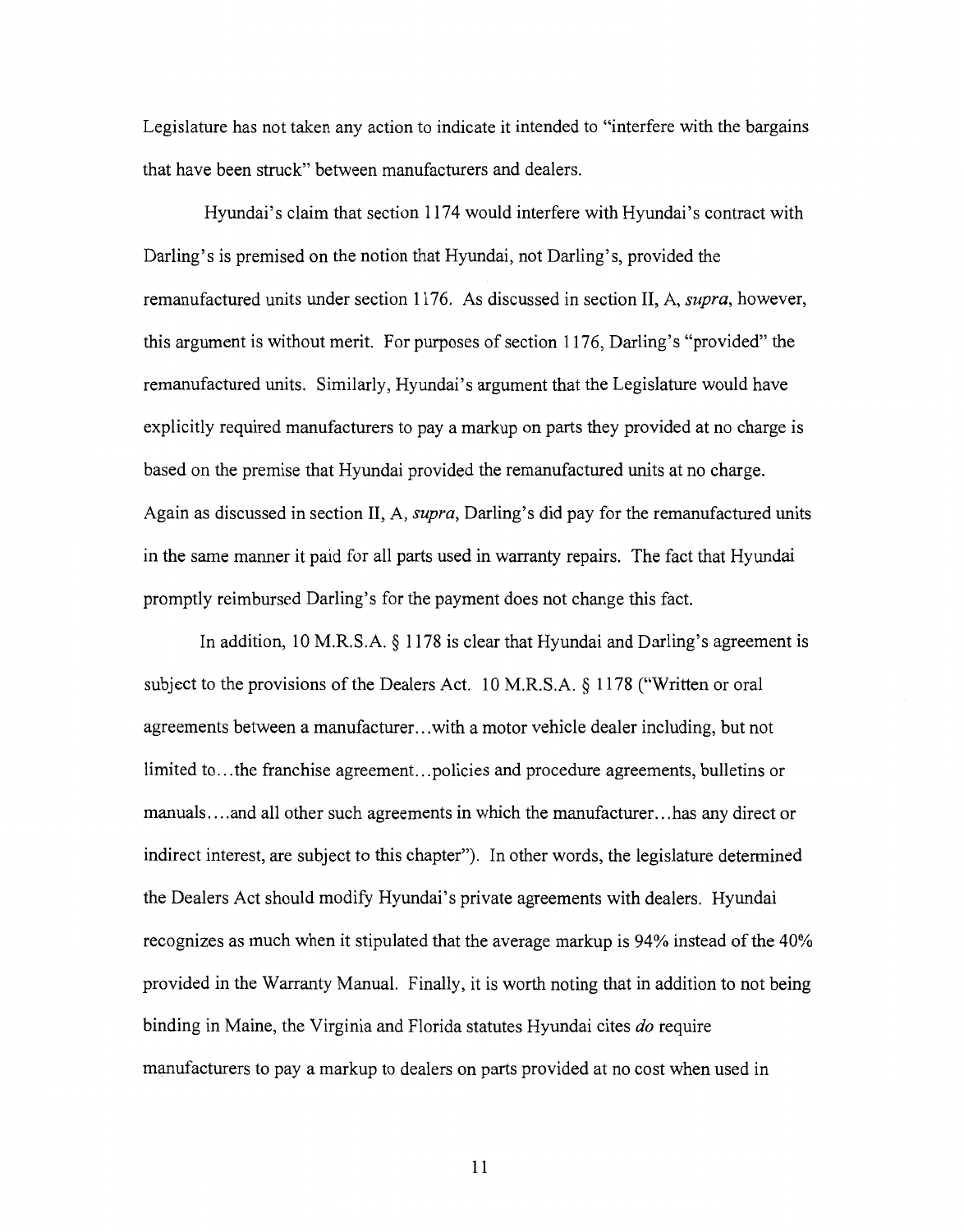warranty repairs, providing further evidence that the remanufactured units warrant the 94% markup payment.

## C. Whether the District Court's Interpretation of Section 1176 Conflicts with Other Provisions

Hyundai argues that the parts exchange program at issue—wherein remanufactured units are quickly provided to vehicle owners rather than the lengthier process of shipping the defective units to Hyundai, having Hyundai repair them, and then shipping them back to the Dealer--benefits Maine consumers by providing them a replacement part quickly. Indeed, Hyundai notes that the Legislature has given tacit approval of parts exchange program by enacting legislation to facilitate them. In particular, Hyundai cites to 29-a M.R.S.A. § 1803, which provides that Darling's is required "[to] allow a customer to inspect replaced parts and ... return replaced parts to the customer on request unless the facility is required to return the parts to the manufacturer... under a bona fide warranty or exchange arrangement." Based on this, Hyundai argues the Small Claims Judgment's interpretation of section 1176 would effectively read parts exchange programs out of law. While Hyundai does not explain how this would read parts exchange programs out of law, it is presumably due to the increased cost of paying the markup on parts exchanged therein.

Here, Hyundai's arguments are again without merit. Nothing in the Small Claims Judgment's interpretation of section 1176 prohibits the use of parts exchange programs as recognized by 29-a M.R.S.A. *§* 1803. Furthermore, while the Small Claims Judgment's interpretation of section 1176 may make parts exchange programs more expensive for Hyundai—and in turn dealers and customers—this consideration has nothing to do with the proper interpretation of section 1176. Section 1176 requires manufacturers to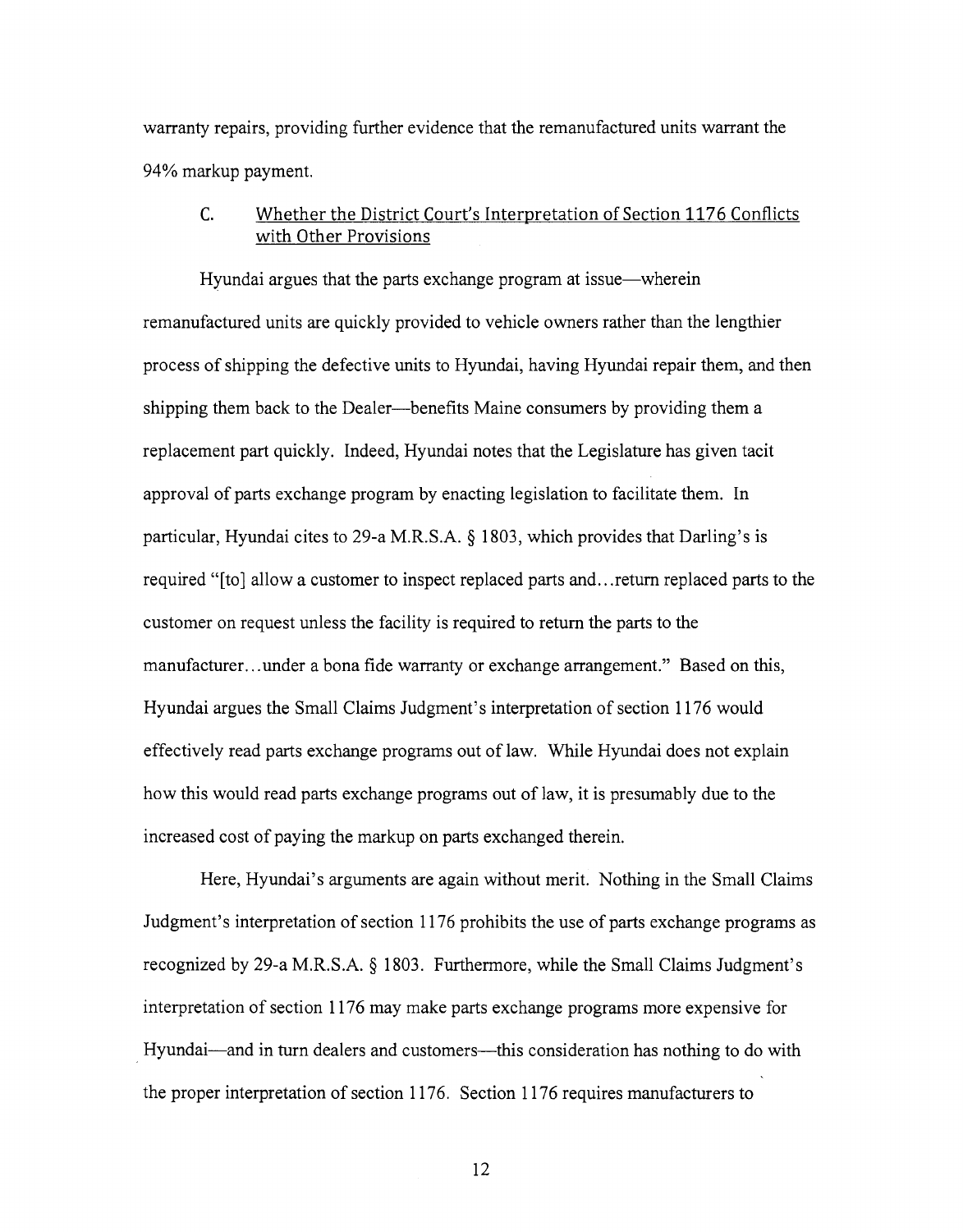reimburse dealers at the retail rate customarily charged-here equivalent to the dealer net price plus 94% markup. The effects this may have on parts exchange programs-which are not part of the Dealers Act- do not alter the court's interpretation of section 1176.

#### III. **Conclusion**

The District Court did not err in finding that warranty repairs involving the remanufactured units are subject to 10 M.R.S.A. § 1176 and that Hyundai was required to pay Darling's the 94% markup on the remanufactured units. The plain language of section 1176 combined with the lack of a meaningful difference between the remanufactured units and "typical" parts, the Law Court's interpretation of section 1176 in *Ford Motor Co. 1998,* and the legislative intent behind the Dealers Act support this ruling. Furthermore, contrary to Hyundai's contentions, the Small Claims Judgment's interpretation and application of section 1176 did not impermissibly abrogate the parties' agreement or conflict with other statutes such as 29-a M.R.S.A. § 1803. Accordingly, the court denies Hyundai's M.R. Civ. P. 76D appeal.

Pursuant to M.R. Civ. P. 79(a), the Clerk is hereby directed to incorporate this Order by reference in the docket.

**Dated: January 20, 2015** 

بدار کم ویل که

**Maine Michaela Murphy, Justice**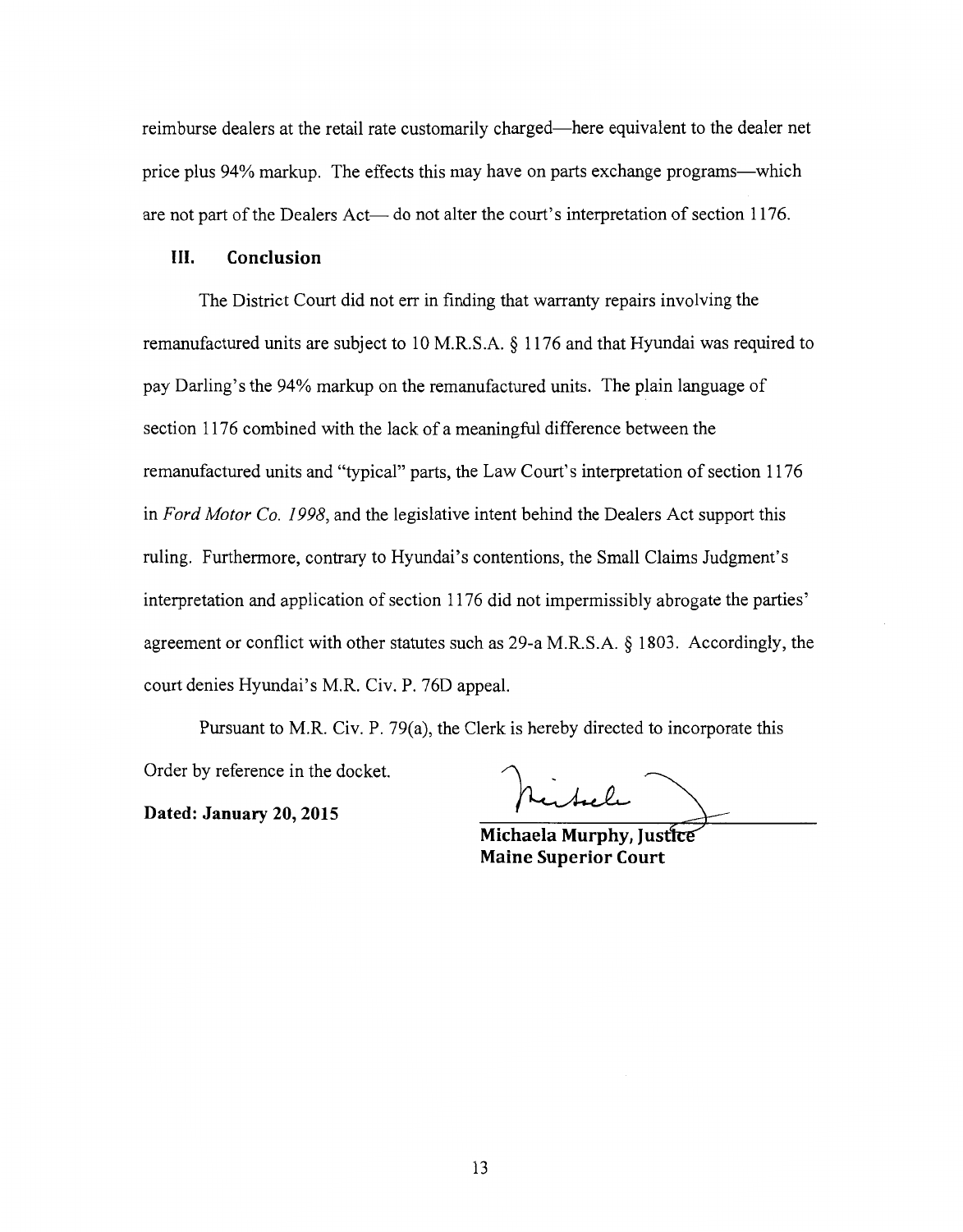Date Filed 1/3/14

 $\mathcal{A}^{\mathcal{A}}$ 

Action: Small Claims

# **J. Murphy**

| Darling's Hyundai                                                                                               |                                                                                                                                                                                                            | VS.                                                                                                         | Hyundai Motor America                                                                                             |  |
|-----------------------------------------------------------------------------------------------------------------|------------------------------------------------------------------------------------------------------------------------------------------------------------------------------------------------------------|-------------------------------------------------------------------------------------------------------------|-------------------------------------------------------------------------------------------------------------------|--|
| <b>Plaintiff's Attorney</b>                                                                                     |                                                                                                                                                                                                            |                                                                                                             | Defendant's Attorney                                                                                              |  |
| Judy Metcalf, Esq.<br>PO Box 9<br>Brunswick, ME 04011-0009                                                      |                                                                                                                                                                                                            |                                                                                                             | Patrick Strawbridge, Esq. (Withdrawn)<br>Bingham McGutchen LLP<br><b>One Federal Street</b>                       |  |
| Brandon Bieglow, Esq.<br><b>World Trade Center East</b><br>2 Searsport Lane, Suite 300<br>Boston, MA 02210-2028 |                                                                                                                                                                                                            |                                                                                                             | Boston, MA 02110<br>-Frederick Badger, Jr., Esq.<br>-Joshua Randlett, Esq<br>PO Box 2429<br>Bangor, ME 04402-2429 |  |
| Date of Entry                                                                                                   |                                                                                                                                                                                                            |                                                                                                             |                                                                                                                   |  |
| 1/10/14                                                                                                         |                                                                                                                                                                                                            | Entire file (SC-13-287) transferred from Augusta D.C. on 1/3/14.                                            |                                                                                                                   |  |
| 1/23/14                                                                                                         | Transcript, filed (1/13/14).<br>Hearing took place on October 2, 2013 with Judge Dobson.                                                                                                                   |                                                                                                             |                                                                                                                   |  |
| 1/23/14                                                                                                         | Notice and Briefing Schedule issued. Copy to Judy Metcalf, Esq., Patrick Strawbridge,<br>Esq.                                                                                                              |                                                                                                             |                                                                                                                   |  |
| 1/28/14                                                                                                         |                                                                                                                                                                                                            | Letter re: attorney fee affidavit, filed 1/10/14. s/Metcalf, Esq.                                           |                                                                                                                   |  |
| 2/21/14                                                                                                         |                                                                                                                                                                                                            | Defendant-Appellant's Brief, filed. s/Strawbridge, Esq.                                                     |                                                                                                                   |  |
| 3/25/14                                                                                                         |                                                                                                                                                                                                            | Plaintiff-Appellee's Brief, filed 3/24/14. s/Patient, Esq.                                                  |                                                                                                                   |  |
| 4/11/14                                                                                                         |                                                                                                                                                                                                            | Defendant-Appellant's Reply Brief, filed 4/7/14. s/Strawbridge, Esq.                                        |                                                                                                                   |  |
| 6/19/14                                                                                                         |                                                                                                                                                                                                            | Oral argument scheduled for 7/8/14 at 2:30 p.m.<br>Notice of Hearing sent to Attys Metcalf and Strawbridge. |                                                                                                                   |  |
| 6/25/14                                                                                                         | Joint Motion to Continue Hearing, filed. s/Metcalf, Esq. s/Bigelow, Esq.                                                                                                                                   |                                                                                                             |                                                                                                                   |  |
| 6/25/14                                                                                                         | ORDER, Murphy, J.<br>Joint Motion to Continue Hearing is GRANTED. The hearing scheduled for 7/8/14 will<br>be continued and rescheduled for the next available hearing date at the Court's<br>convenience. |                                                                                                             |                                                                                                                   |  |
| 6/25/14                                                                                                         | Oral argument scheduled for 9/3/14 at 2:30 p.m.<br>Notice of Hearing sent to Attys Metcalf and Strawbridge.                                                                                                |                                                                                                             |                                                                                                                   |  |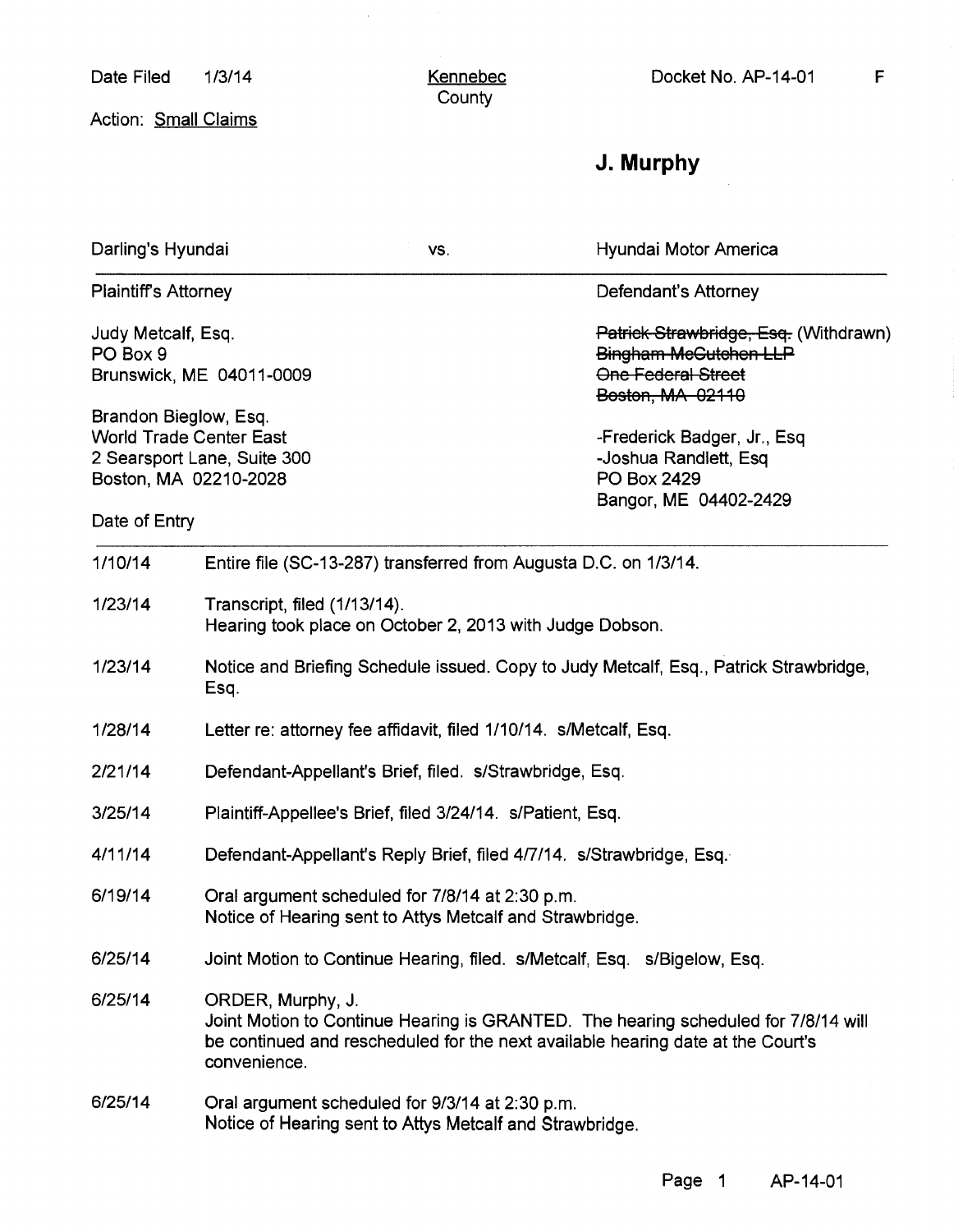| 9/3/14   | Oral argument held, J. Murphy presiding. Noreen Patient, Esq., Patrick Strawbridge,<br>Esq. and Brandon Bigelow, Esq.<br>Tape 1898, Index 2716-3540<br>Under advisement. |
|----------|--------------------------------------------------------------------------------------------------------------------------------------------------------------------------|
| 12/16/14 | Entry of Appearance, as counsel for Defendant Hyundai, filed 12/12/14. s/Badger, Esg.<br>s/Randlett, Esq.                                                                |
|          |                                                                                                                                                                          |

12/16/14 Notice of Withdrawal of Counsel, for Defendant Hyundai, filed. s/Strawbridge, Esq.

 $\sim$ 

1/21/15 ORDER, Murphy, J. (1/20/15) The Court denies Hyundai's M.R.Civ. P. 76D appeal. Copy to Attys Metcalf, Bigelow, and Badger. Copy to Repositories.

 $\mathcal{A}^{\mathcal{A}}$ 

1/22/15 File returned to Augusta D.C.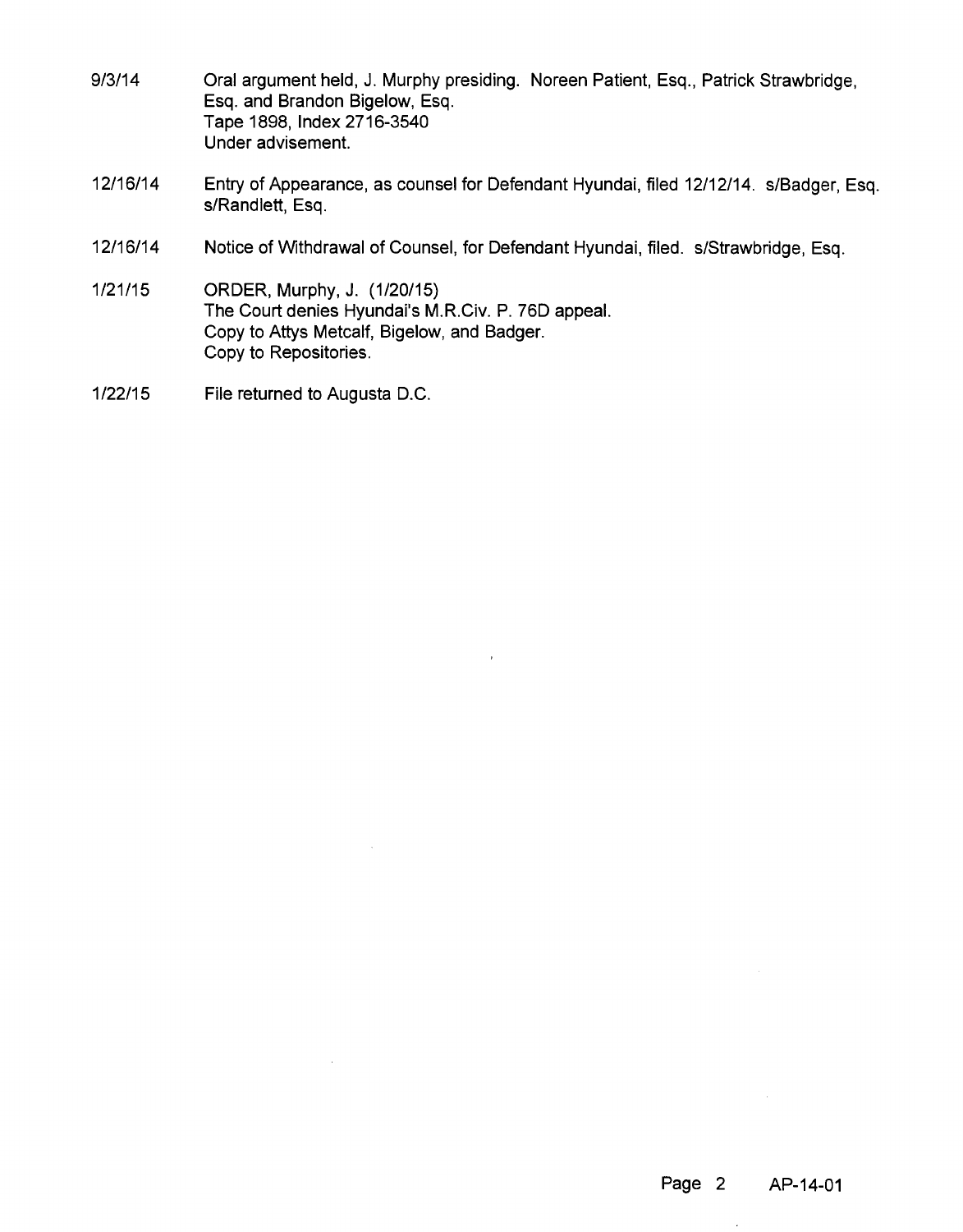Bangor, ME 04402-2429

Action: Small Claims

| Darling's Hyundai                                          | VS. | Hyundai Motor America                                                                                    |
|------------------------------------------------------------|-----|----------------------------------------------------------------------------------------------------------|
| <b>Plaintiff's Attorney</b>                                |     | Defendant's Attorney                                                                                     |
| Judy Metcalf, Esq.<br>PO Box 9<br>Brunswick, ME 04011-0009 |     | Patrick Strawbridge, Esq. (Withdrawn)<br>Bingham McGutchen LLP<br>One Federal Street<br>Boston, MA 02110 |
|                                                            |     | -Frederick Badger, Jr., Esq.<br>-Joshua Randlett, Esq.<br>PO Box 2429                                    |

## Date of Entry

| 1/10/14 | Entire file (SC-13-289) transferred from Augusta D.C. on 1/3/14.                                                                                                                                           |  |  |
|---------|------------------------------------------------------------------------------------------------------------------------------------------------------------------------------------------------------------|--|--|
| 1/23/14 | Transcript, filed (1/13/14).<br>Hearing took place on October 2, 2013 with Judge Dobson.                                                                                                                   |  |  |
| 1/28/14 | Notice and Briefing Schedule issued on 1/23/14. Copy to Judy Metcalf, Esq.,<br>Patrick Strawbridge, Esq.                                                                                                   |  |  |
| 1/28/14 | Letter re: attorney fee affidavit, filed 1/10/14. s/Metcalf, Esq.                                                                                                                                          |  |  |
| 2/21/14 | Defendant-Appellant's Brief, filed. s/Strawbridge, Esq.                                                                                                                                                    |  |  |
| 3/25/14 | Plaintiff-Appellee's Brief, filed 3/24/14. s/Patient, Esq.                                                                                                                                                 |  |  |
| 4/11/14 | Defendant-Appellant's Reply Brief, filed 4/7/14. s/Strawbridge, Esq.                                                                                                                                       |  |  |
| 6/19/14 | Oral argument scheduled for 7/8/14 at 2:30 p.m.<br>Notice of Hearing sent to Attys Metcalf and Strawbridge.                                                                                                |  |  |
| 6/25/14 | Joint Motion to Continue Hearing, filed. s/Metcalf, Esq. s/Bigelow, Esq.                                                                                                                                   |  |  |
| 6/25/14 | ORDER, Murphy, J.<br>Joint Motion to Continue Hearing is GRANTED. The hearing scheduled for 7/8/14 will<br>be continued and rescheduled for the next available hearing date at the Court's<br>convenience. |  |  |
| 6/25/14 | Oral argument scheduled for 9/3/14 at 2:30 p.m.<br>Notice of Hearing sent to Attys Metcalf and Strawbridge.                                                                                                |  |  |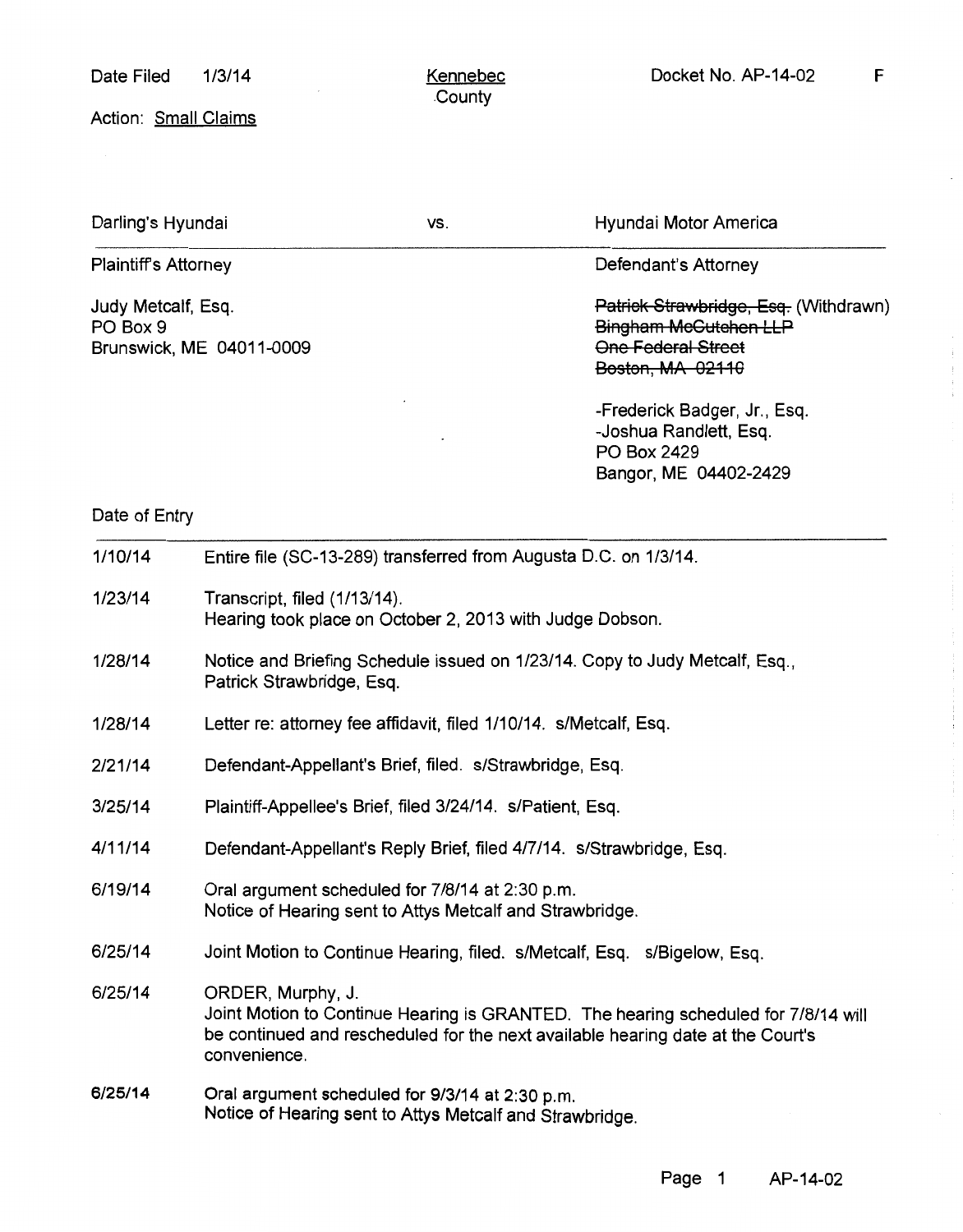| 9/3/14   | Oral argument held, J. Murphy presiding. Noreen Patient, Esq., Patrick Strawbridge,<br>Esq. and Brandon Bigelow, Esq.<br>Tape 1898, Index 2716-3540.<br>Under advisement. |
|----------|---------------------------------------------------------------------------------------------------------------------------------------------------------------------------|
| 12/16/14 | Entry of Appearance, as counsel for Defendant Hyundai, filed 12/12/14. s/Badger, Esq.<br>s/Randlett, Esq.                                                                 |
| 12/16/14 | Notice of Withdrawal of Counsel, for Defendant Hyundai, filed. s/Strawbridge, Esq.                                                                                        |

- 1/21/15 ORDER, Murphy, J. (1/20/15) The Court denies Hyundai's M.R.Civ. P. 76D appeal. Copy to Attys Metcalf, Bigelow, and Badger. Copy to Repositories.
- 1/22/15 File returned to Augusta D.C.

 $\mathcal{L}^{\mathcal{L}}$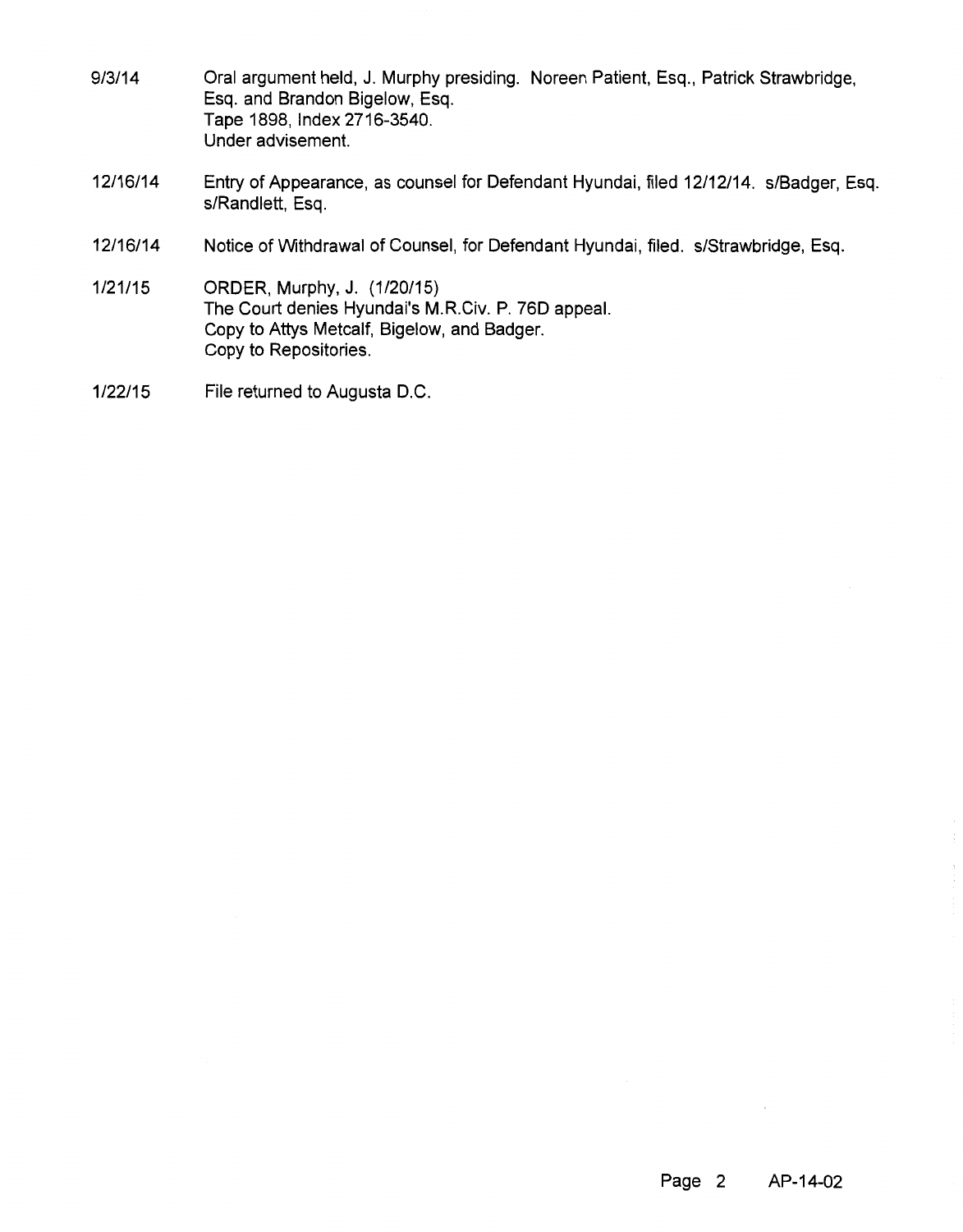Action: Small Claims

| Darling's Hyundai                                          |                                                                                                             | VS. | Hyundai Motor America                                                                                                                                                 |
|------------------------------------------------------------|-------------------------------------------------------------------------------------------------------------|-----|-----------------------------------------------------------------------------------------------------------------------------------------------------------------------|
| <b>Plaintiff's Attorney</b>                                |                                                                                                             |     | Defendant's Attorney                                                                                                                                                  |
| Judy Metcalf, Esq.<br>PO Box 9<br>Brunswick, ME 04011-0009 |                                                                                                             |     | Patrick Strawbridge, Esq. (Withdrawn)<br><b>Bingham McGutchen LLP</b><br><b>One Federal Street</b><br><b>Beston, MA 02110</b>                                         |
|                                                            |                                                                                                             |     | -Frederick Badger, Jr., Esq.<br>-Joshua Randlett, Esg.<br>PO Box 2429<br>Bangor, ME 04402-2429                                                                        |
| Date of Entry                                              |                                                                                                             |     |                                                                                                                                                                       |
| 1/10/14                                                    | Entire file (SC-13-290) transferred from Augusta D.C. on 1/3/14.                                            |     |                                                                                                                                                                       |
| 1/23/14                                                    | Transcript, filed (1/13/14).<br>Hearing took place on October 2, 2013 with Judge Dobson.                    |     |                                                                                                                                                                       |
| 1/28/14                                                    | Notice and Briefing Schedule issued on 1/23/14. Copy to Judy Metcalf, Esq.,<br>Patrick Strawbridge, Esq.    |     |                                                                                                                                                                       |
| 1/28/14                                                    | Letter re: attorney fee affidavit, filed 1/10/14. s/Metcalf, Esq.                                           |     |                                                                                                                                                                       |
| 2/21/14                                                    | Defendant-Appellant's Brief, filed. s/Strawbridge, Esq.                                                     |     |                                                                                                                                                                       |
| 3/25/14                                                    | Plaintiff-Appellee's Brief, filed 3/24/14. s/Patient, Esq.                                                  |     |                                                                                                                                                                       |
| 4/11/14                                                    | Defendant-Appellant's Reply Brief, filed 4/7/14. s/Strawbridge, Esq.                                        |     |                                                                                                                                                                       |
| 6/19/14                                                    | Oral argument scheduled for 7/8/14 at 2:30 p.m.<br>Notice of Hearing sent to Attys Metcalf and Strawbridge. |     |                                                                                                                                                                       |
| 6/25/14                                                    | Joint Motion to Continue Hearing, filed. s/Metcalf, Esq. s/Bigelow, Esq.                                    |     |                                                                                                                                                                       |
| 6/25/14                                                    | ORDER, Murphy, J.<br>convenience.                                                                           |     | Joint Motion to Continue Hearing is GRANTED. The hearing scheduled for 7/8/14 will<br>be continued and rescheduled for the next available hearing date at the Court's |
| 6/25/14                                                    | Oral argument scheduled for 9/3/14 at 2:30 p.m.<br>Notice of Hearing sent to Attys Metcalf and Strawbridge. |     |                                                                                                                                                                       |